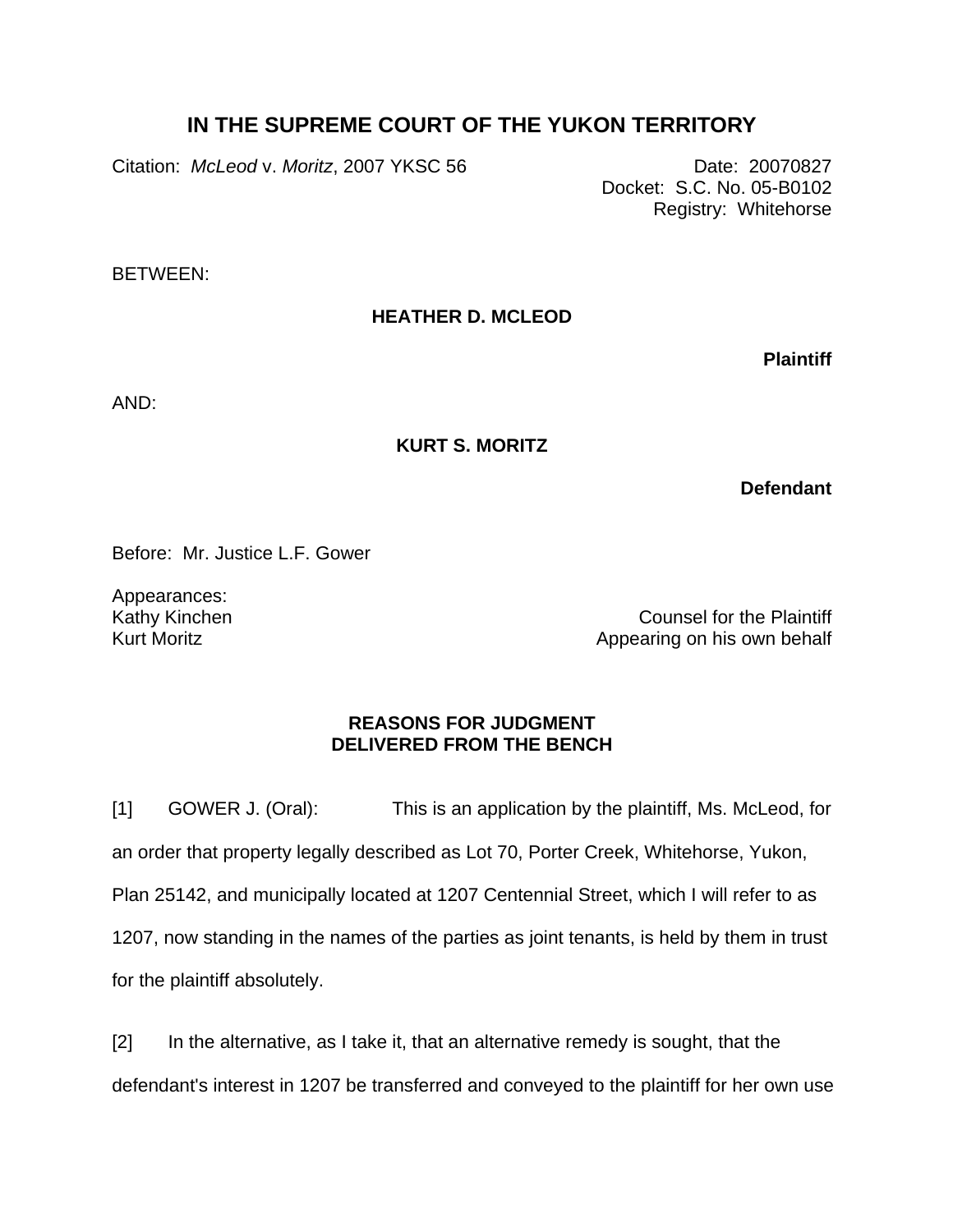absolutely. The plaintiff also sought an order that she holds an interest in the defendant's business, known as Mister K's Plumbing and Building Repairs, or, in the alternative, that she be paid for her direct and indirect contributions to the business. She also seeks costs.

[3] In her submissions this morning, Ms. Kinchen, on behalf of Ms. McLeod, indicated that she is primarily seeking the alternative relief regarding the business, and that is, to be repaid for her direct and indirect contributions, and not to seek an order that Ms. McLeod holds an interest in the business.

[4] The evidence on this application is in the form of an affidavit from Ms. McLeod, sworn August 12th and filed August 14, 2007, and in an affidavit from Mr. Moritz, sworn and filed on August 24, 2007. The notice of motion and affidavit were served on Mr. Moritz on August 14, 2007. He appears today representing himself.

[5] This is an application by way of a summary trial under Rule 18A of the *Rules of Court*. In the annotations to Rule 18A, there are a couple of cases referred to that I would just like to cite, as they pertain to and guide my thinking on this application.

[6] The first is *Anglo Canadian Shipping Co.* v*. Pulp, Paper & Woodworkers of Canada, Local 8* (1988), 27 B.C.L.R. (2d) 378. The annotation says:

> "… if adequate notice is given to an opposing party that a summary trial application is going to be brought on, there then falls on that party an obligation to take every reasonable step to complete as many of the pre-trial procedures as are necessary to put him into the best mastery of the facts that is reasonably possible before the summary trial proceedings are heard. He cannot, by failing to take those pre-trial procedures, frustrate the benefits of the summary trial."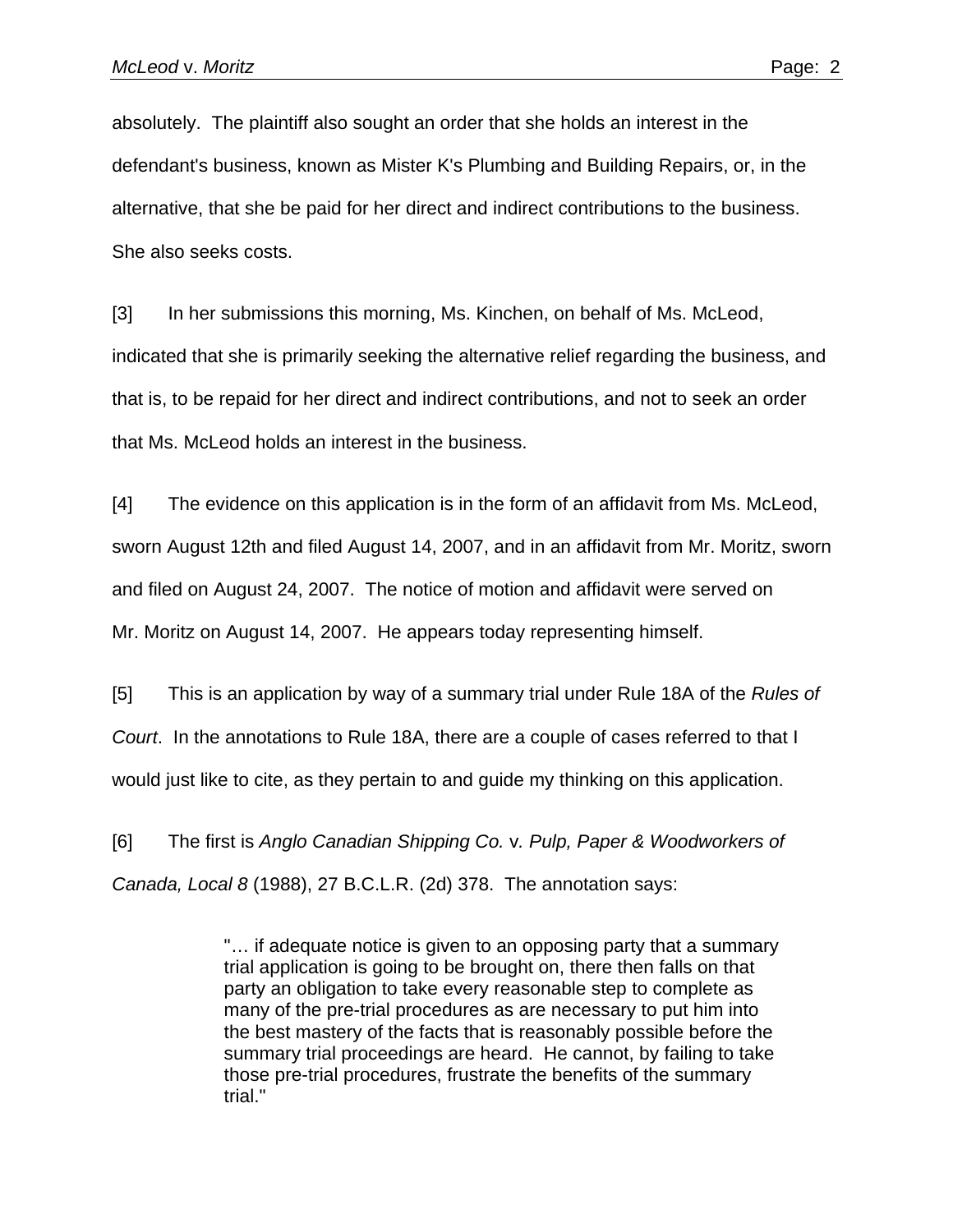[7] The next case I would refer to there is *Strathloch Holdings Ltd.* v. *Christensen*

*Bros. Foods Ltd.* (1997), 29 B.C.L.R. (3d) 341, and the annotation there says:

"… in the course of a summary trial, disputed facts cannot be established by statements of counsel."

Of course, that would also apply to statements made by any self-represented litigants.

[8] The third case that I would refer to is *Tunner* v. *Novak* (1993), 76 B.C.L.R. (2d)

255. The annotation there reads:

"An admission or provisional acceptance of a fact by counsel --

[or, I would say, by a self-represented litigant]

-- on a Rule 18A application is equivalent to proof of those facts for the purpose of the summary trial."

[9] Now, this is a situation involving a common-law relationship which began about July 2003, and ended when the parties separated in September 2005. At the time the relationship began, each party was residing in their own separate home. They decided to sell their respective homes and purchase a third property, which they would then use as a combination of a rental or income property, and also for their new communal home. That property is a duplex located at 1207 Centennial Street, Whitehorse.

[10] There was a good deal of evidence about the financial arrangements between the parties while they were in the process of selling their respective homes and prior to acquiring and moving into 1207. I do not find that that evidence is particularly helpful or relevant as it does not specifically pertain to the direct and indirect contributions that were made by the two parties to 1207.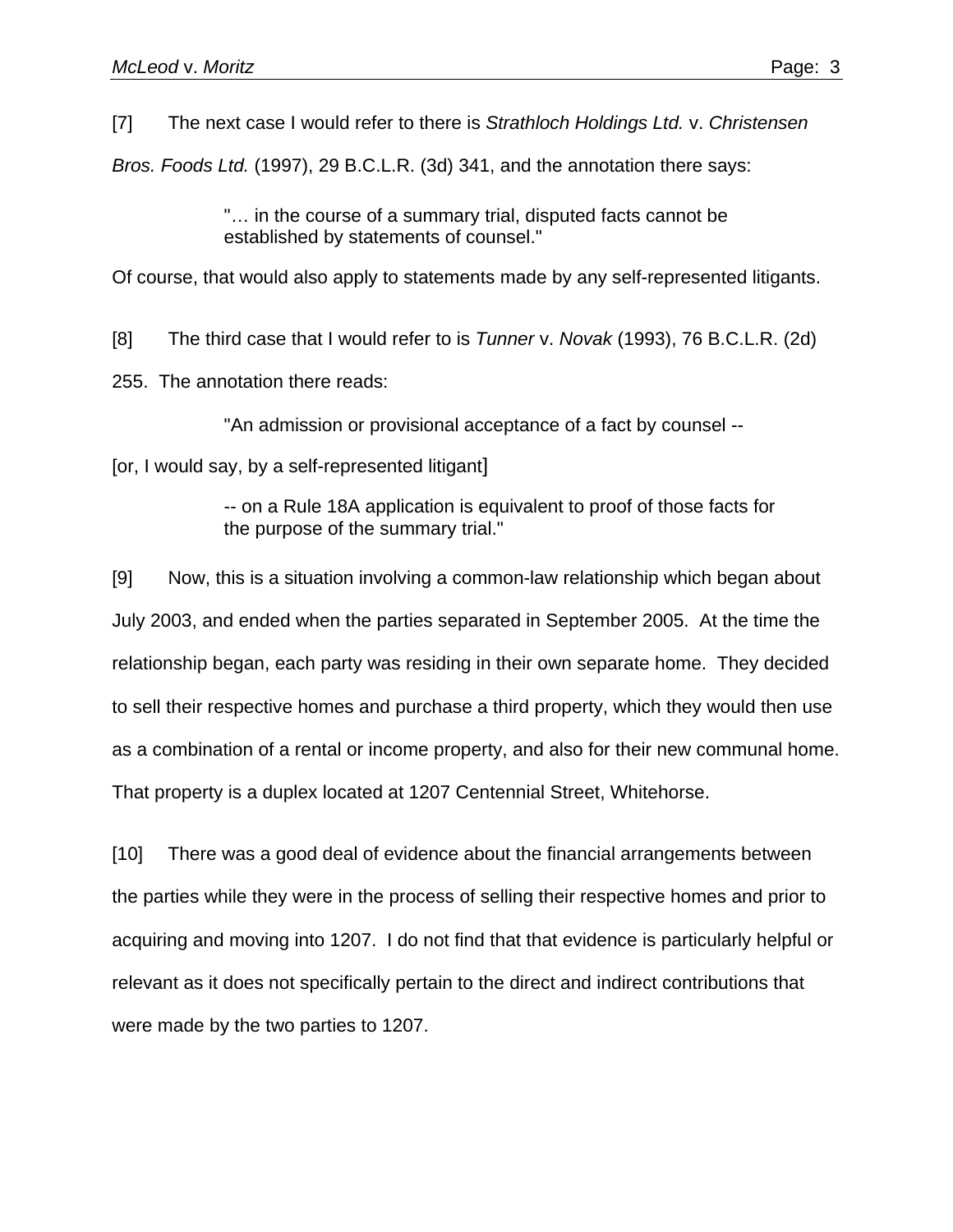[11] According to Ms. McLeod, she made a number of contributions towards 1207, the first being an initial down payment and payment of legal fees in the amount of \$6,482.78; also renovations to 1207 in the amount of \$13,424.53; various utility payments made with respect to 1207 in the amount of \$6,228.03, and also the cost of moving from their home on Loganberry Lane, which they lived in for a period of time together before moving into 1207, in the amount of \$1,211.24. The total of those amounts is \$27,346.58.

[12] Ms. McLeod acknowledges that some renovation and repair work was done by Mr. Moritz and/or his company on 1207. On or about September 17, 2004, she received an invoice numbered 00828 for \$3,204.07 from Mr. Moritz, which specified charges of \$1,725 for labour and \$1,269.42 for materials, and that is set out as Exhibit M of her affidavit. Attached to that invoice were two further pages: One was a material list, totalling the materials purchased, for \$1,269.42, and a second list respecting the labour of Mr. Moritz's employees, identified as Morgan and Brian. A number of dates are set out there, and in each case the labour charge was at the rate of \$15 per hour.

[13] Subsequent to that invoice being presented, Mr. Moritz sent a letter to Ms. McLeod, dated July 19, 2007. That letter encloses and refers to the original invoice which I just mentioned, dated September 17, 2004 and numbered 00828, in the amount of \$3,204,03. It also refers to an invoice dated April 26, 2005, for \$2,654.39. That invoice is attached, and refers to work done by an electrical sub-contractor in that amount. With interest, the total claimed as due by Mr. Moritz from Ms. McLeod, as of the date of that letter, was \$7,344.36.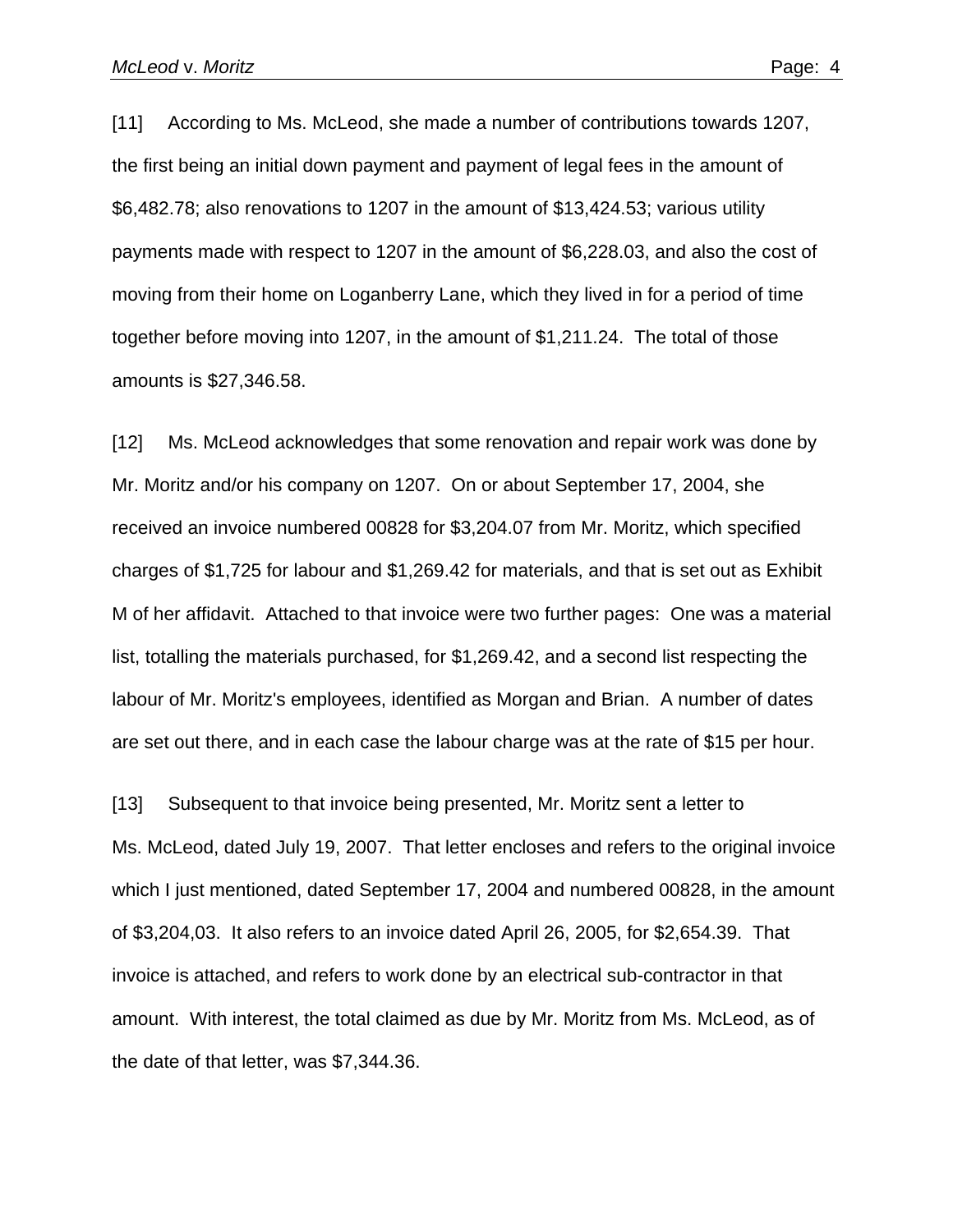[14] I mention the electrical sub-contractor's invoice because in Ms. McLeod's affidavit, she acknowledges at paragraph 21, that Mr. Moritz did some work on 1207B, including arranging for some electrical work to be done. It appears, from what I can infer, that the electrical sub-contractor's invoice was not submitted at the time, but was later submitted, and it appears on its face to be a valid invoice.

[15] So the total contributions, then, according to Ms. McLeod's evidence, made by Mr. Moritz respecting 1207, would be \$5,858.42 (\$3,204.03 + \$2,654.39). If you subtract that from the total contributed by Ms. McLeod (\$27,346.58), you end up with a number of \$21,488.16. If you divide that by two to indicate what Mr. Moritz's responsibility would be for those contributions, you end up with a number of \$10,744.08, that is, assuming Mr. Moritz has a half interest in the property.

[16] Now in addition, Ms. McLeod made a number of payments and loans to Mr. Moritz respecting his business, over a period of time. Those totalled, including some payments made with respect to a MasterCard that was taken out for his benefit exclusively, although in Ms. McLeod's name, \$10,669.82. If you add that number to the former number of \$10,744.08, you end up with a total of \$21,413.90, which would be owing from Mr. Moritz to Ms. McLeod.

[17] I now have to look at what the value of the property would probably have been as of the date of separation in September 2005. The evidence on that point is at paragraph 38 of Ms. McLeod's affidavit, where she has attached a letter from Nancy McIntyre, a realtor with Coldwell Banker, as of August 26, 2005, suggesting that the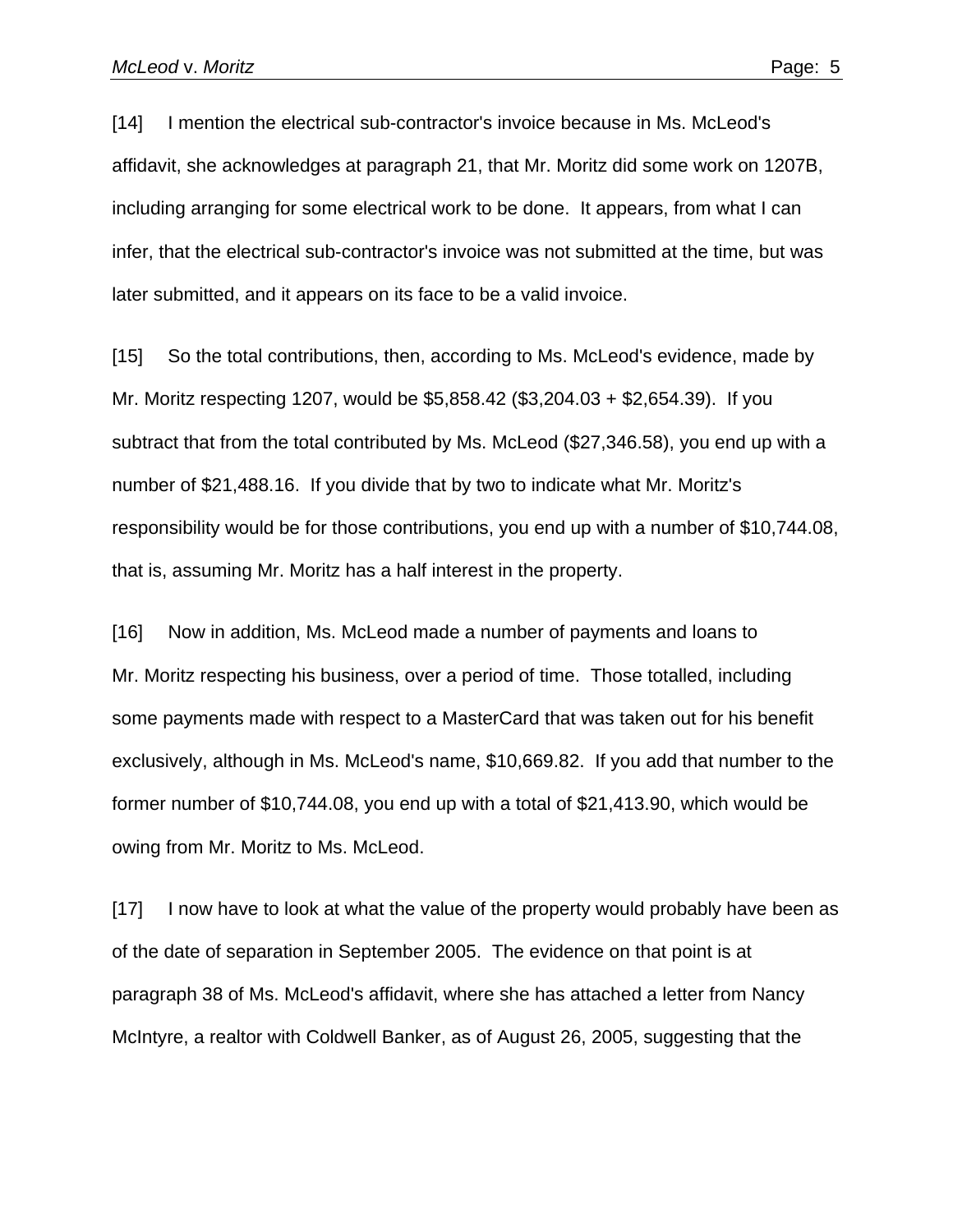value of the property at that time would have been around \$158,000 to \$168,000, and that was just prior to the date of separation.

[18] So taking the mid-point of those values, I am looking at a probable value of around \$163,000, as of the date of separation. The balance owing on the mortgage would have been around \$121,000 as of September 2005. Therefore the total equity in the property as of the date of separation in September 2005, at most, and I emphasize at most, because that does not include deduction of real estate commissions and legal fees, would have been about \$42,000.

[19] Assuming for the moment that Mr. Moritz had a half interest in the property at that time, then his share of the equity would have been about \$21,000. It can quickly be seen that the amount owed by Mr. Moritz to Ms. McLeod already exceeds any amount of equity that he would have had in the property at that time, and that is taking Mr. Moritz's case at its best, by assuming that he has a half interest in the property by virtue of his direct and indirect contributions, and using the numbers provided by Ms. McLeod.

[20] Now in response, Mr. Moritz made submissions to me about the extent of his contributions towards 1207. He initially mentioned a cheque that was something less than \$500, apparently signed over to Ms. McLeod, a cheque issued from Robert Pitzel's law office, I assume. That was the balance, I think, of equity from the sale of his home on Takhini Road in Riverdale. However, that is denied by Ms. McLeod. She maintains that Mr. Moritz made no contribution whatsoever at the time of the purchase of 1207. I asked Mr. Moritz to provide me with some verification of the cheque, and he has been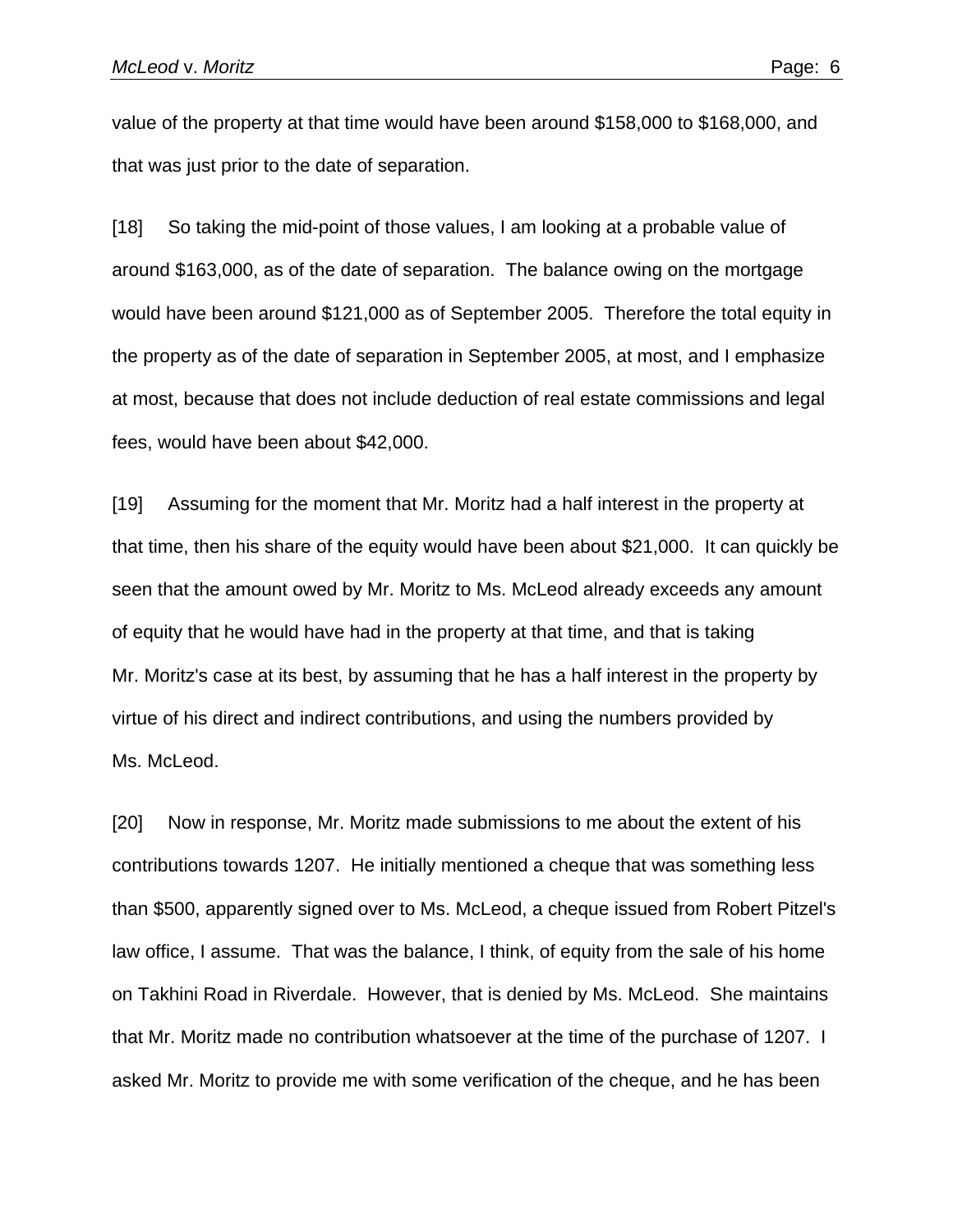unable to do so. There were no exhibits whatsoever attached to his affidavit, nor was he able to point to the cheque in Ms. McLeod's materials.

[21] Secondly, Mr. Moritz claims that he made a number of direct contributions by way of labour and materials through his company, both by cleaning up Ms. McLeod's former home on Loganberry Lane and helping with the move, as well as doing electrical work and various renovations to 1207.

[22] This is where the evidence gets a little murky. I have already indicated that at the time this work was done, Mr. Moritz presented Ms. McLeod directly with an invoice that was dated September 17, 2004, numbered 00828, for the total amount of \$3,204.03. Subsequently, that invoice was presented again to Ms. McLeod, under the covering letter of July 19, 2007. At that time it had similar additional sheets attached to it for labour, identifying the employees Morgan and Brian, however they are now charging out at \$45 an hour and \$35 an hour, respectively, for total labour of \$4,305. Yet, the same date (September 17, 2004) and invoice number (00828) are referenced on the time sheet. There is no explanation in the evidence for why that change was made.

[23] In addition, through the discovery process, Ms. McLeod obtained a further copy of invoice number 00828, dated September 17, 2004, from Mr. Moritz's list of documents (Exhibit N of Ms. McLeod's affidavit). That invoice, although it has the same date and number, shows labour as \$9,335, for a total of \$11,346.73, again, attaching time sheets for Morgan, charging out at \$45 an hour, and Brian, at \$35 an hour.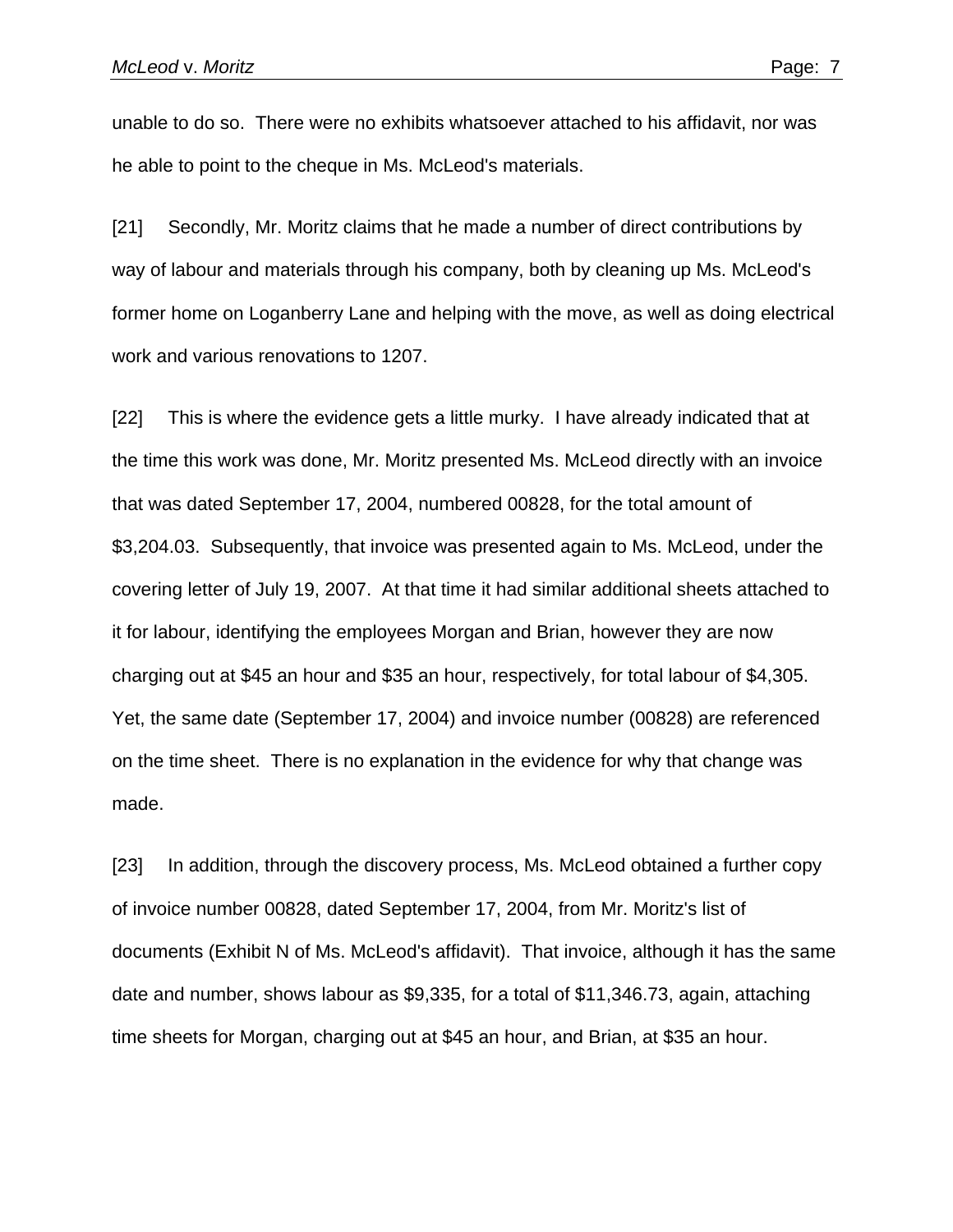[24] In the course of his submissions to me, Mr. Moritz asked me to use the totals which are attached to the invoice I have just been describing (Exhibit N of Ms. McLeod's affidavit). What we did in court was go through and add the first time sheet totalling \$5,030, to the second time sheet totalling \$4,305, to the material list totalling \$1,281.16, to the electrical contractor's invoice (which is not part of that document, but which is part of the later document, given to Ms. McLeod under the letter of July 19, 2007) in the amount of \$2,654.39. The total of those numbers is \$13,270.55, which Mr. Moritz says is the amount that he is justly due, or to be credited for, as his contribution to 1207.

[25] However, remarkably, Mr. Moritz, in his affidavit at paragraph 13, and this is after having received and reviewed Ms. McLeod's affidavit for a number of days, deposed:

> "The total outstanding invoices to this date are in the amount of \$16,474.58. Since this is money my company is owed, I will insist on collecting it, either through a judgment of the Court or at a later time through small claims court."

I say it is remarkable because Mr. Moritz was simply unable to explain the difference. He said he is "not much of a numbers guy" and that explanation simply does not help me in making a determination of the exact amount of his contributions. What it does do is undermine his credibility and shows that he was careless in swearing his oath at the time that the affidavit was sworn. It leaves me with no alternative but to rely on Ms. McLeod's numbers, while giving him credit for the additional electrical work, which was subsequently invoiced much later in July 2007.

[26] Mr. Moritz also suggested that his secretary made a mistake, and that she missed \$5,030 at some point in the invoicing process. Mr. Moritz said that he did not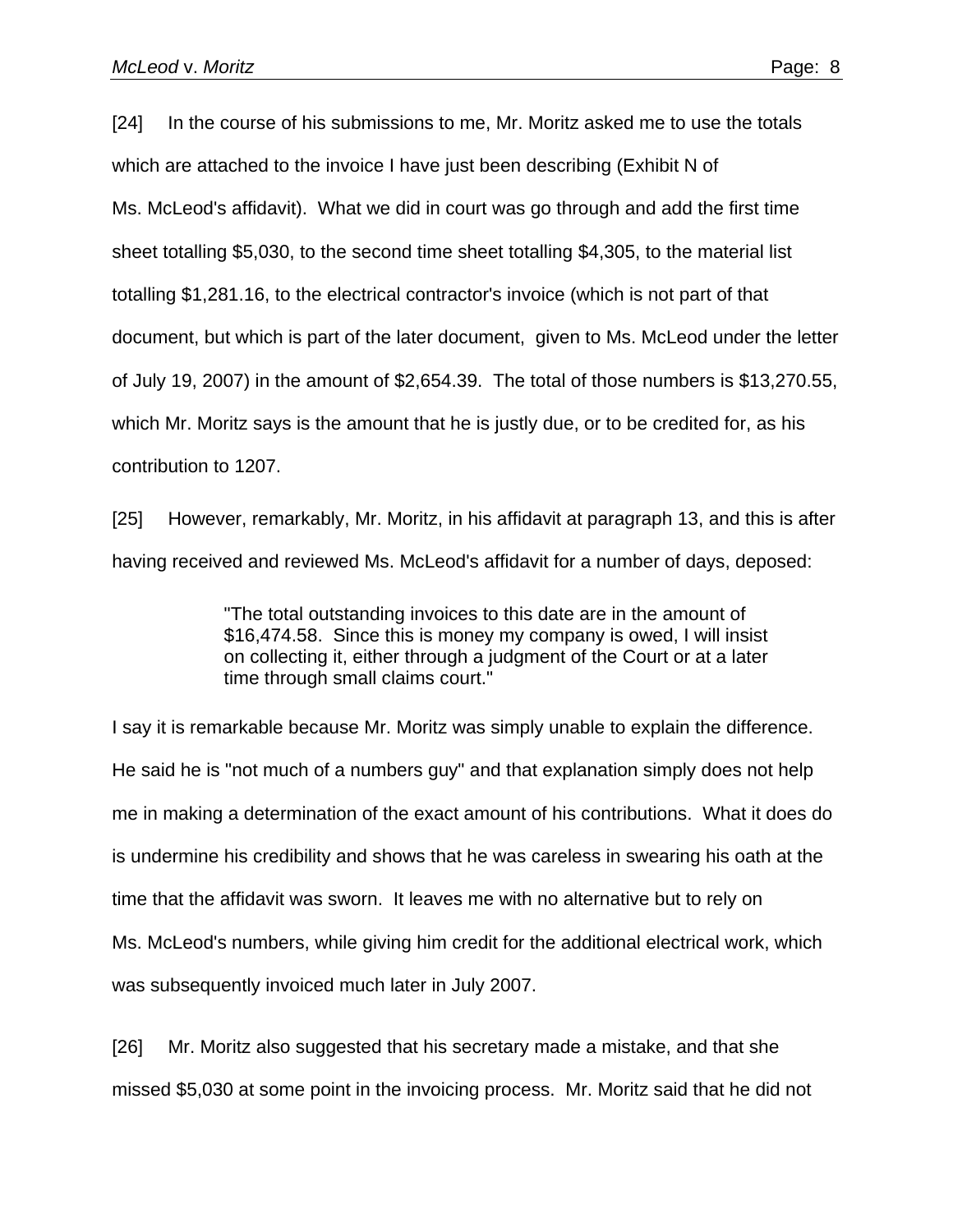realize that that mistake was made until just now, which I take to mean just prior or immediately prior to the hearing of this application. He also says that the letter of July 19, 2007, which was signed by him, was incorrect. Again, that just contributes to my inability to accept Mr. Moritz's submissions as to his contributions to 1207.

[27] In all the circumstances, I am persuaded by the submissions of Ms. Kinchen before me on this application, subject to the one change regarding the electrical work.

[28] I order that the defendant's interest in 1207 be transferred and conveyed to the plaintiff for her own use absolutely.

[29] I declare that the plaintiff does not owe the defendant or his company any further sum for any contribution that he made by way of renovations to 1207. I understand, based on the submissions made to me today, that, as a result of my order, the plaintiff will remove Mr. Moritz from the mortgage on 1207, so he will have no further liability with respect to that property, and she will waive, as I indicated at the outset, any claim for an interest in Mr. Moritz's business.

[30] In the circumstances, I am authorized by the *Rules of Court* to award lump sum costs. I do so in the amount of \$1,500, payable within 90 days from today's date. I will set a specific deadline. So that would be by November 27, 2007 at 5:00 p.m.

[31] Now have I omitted anything or do either of you have any questions?

[32] MS. KINCHEN: Two things. Is Mr. Moritz's signature going to be required on the mortgage?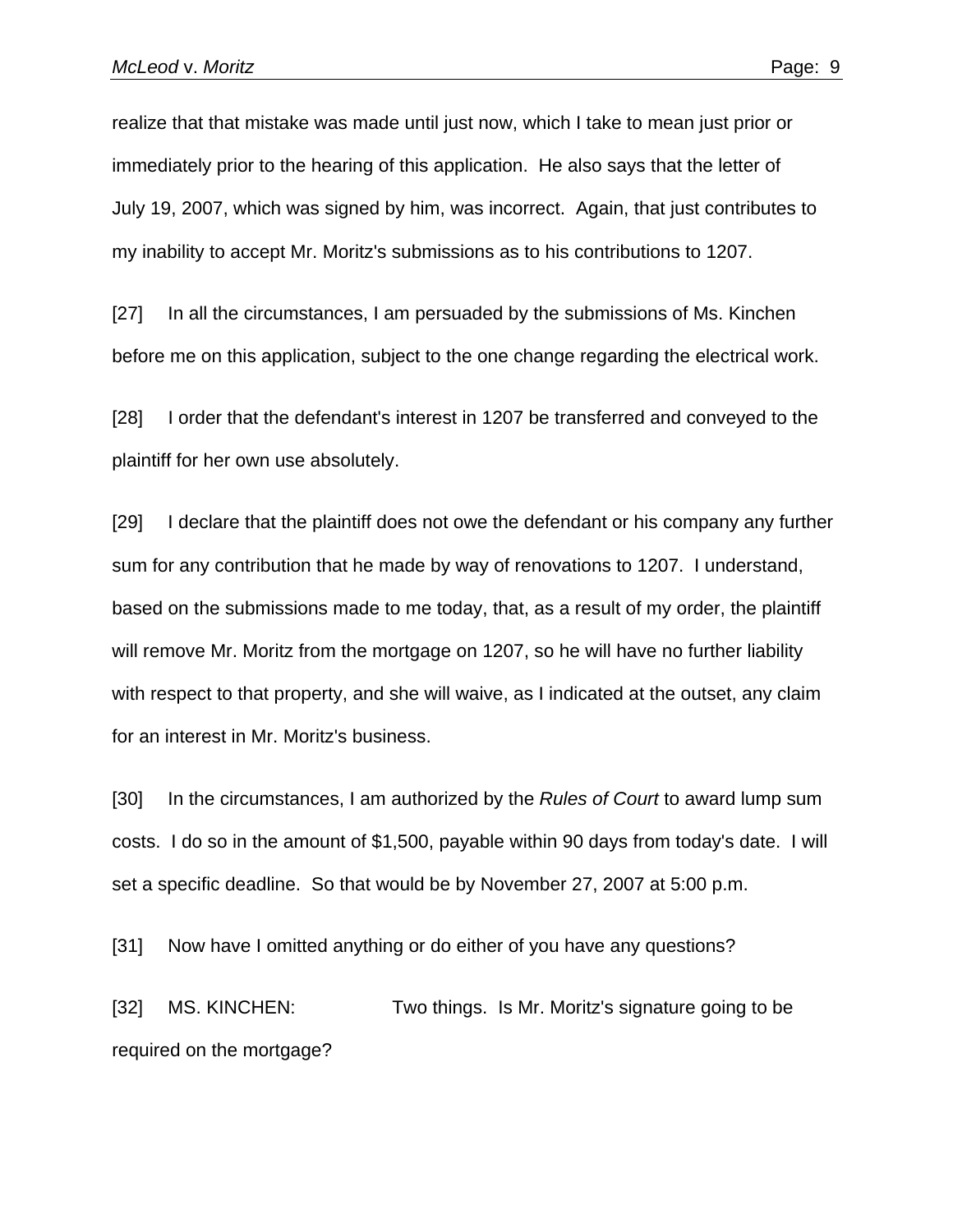[33] THE COURT: No.

[34] MS. KINCHEN: And the second thing is, in terms of signing off on the transfer documents, I wonder if you could give some direction? We will prepare the transfer documents and if you could give some direction, that Mr. Moritz attend at my office some time on Wednesday to sign them?

- [35] THE COURT: Is that convenient for you, sir? On Wednesday?
- [36] THE DEFENDANT: Whatever.

[37] THE COURT: You are shaking your head.

[38] THE DEFENDANT: In disbelief.

[39] THE COURT: Shrugging your shoulders, rather. All right. So I am going to direct, Mr. Moritz, that you attend at Ms. Kinchen's office. You mean a week from Wednesday?

[40] MS. KINCHEN: No, this Wednesday.

[41] THE COURT: Tomorrow? Or, sorry, this coming Wednesday, the 29th.

[42] MS. KINCHEN: Yes

[43] THE COURT: I am going to direct that you attend, before the close of business, Ms. Kinchen's office, that's Whittle and Company, I think you know where it